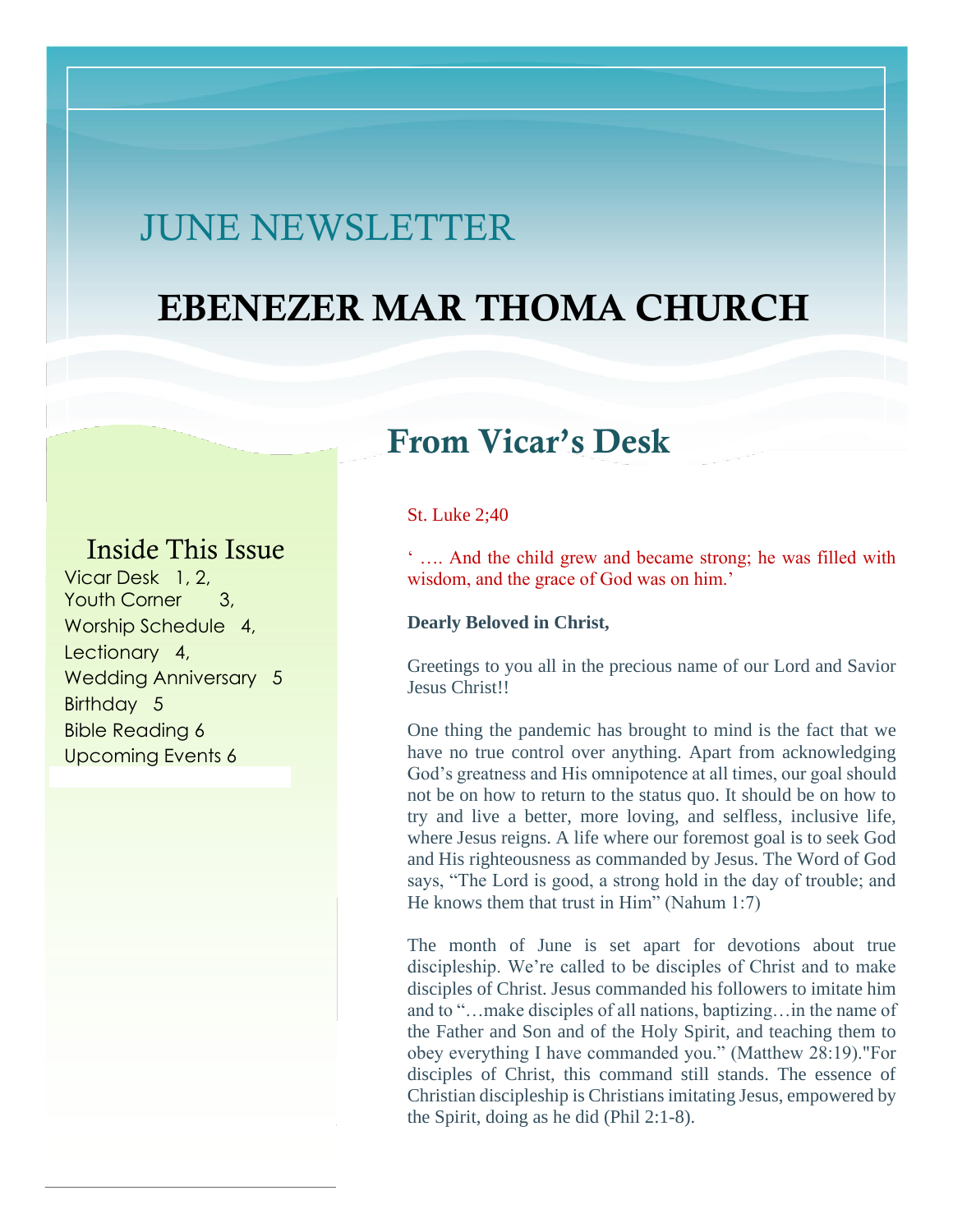We will be celebrating our Parish Day on Sunday June 5th. Our Diocesan Episcopa Rt. Revd. Isaac Mar Philoxenos Thirumeni will be the Chief Guest on our Parish Day. May I invite your wholehearted participation. Prayers and blessings on our Parish Day and for your future. Keep on growing. Keep adding to the goodness and beauty in the world.

My Dear Sunday School Children, we are glad to share that our Sunday school is arranging VBS in the coming days. We will have a great time together as we are going to learn more about the Bible in fun and exciting ways such as singing, hearing stories, playing games, making crafts and more. So please be prepared.

I take this opportunity to thank all of you for your continued generosity in supporting the ministerial work in our parish. May the good Lord reward you abundantly! We are just getting acclimated to these surroundings. Please keep me and family in your prayers as you are in ours. Please feel free to contact, for pastoral care, prayer requests if any. May God continue to bless you all.

Please be assured of our sincere prayers for you all. Hope to see you all soon in person,

Yours in Christ's ministry,

**Rev. George Abraham Vicar Ebenezer Mar Thoma Church, New York.**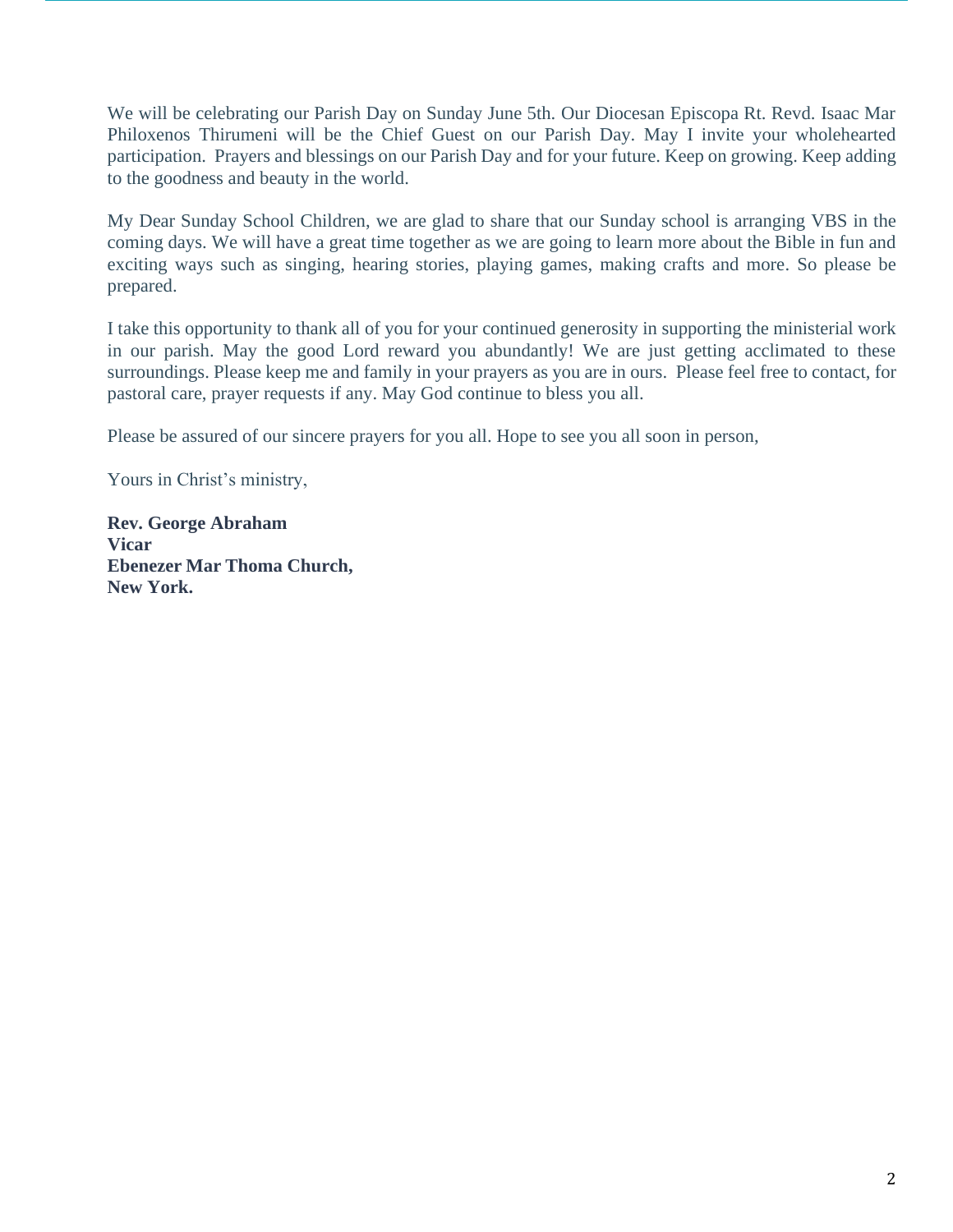#### Message from Youth Chaplain

#### JUNE 2022 MESSAGE

Dearly beloved in Christ,

Let us praise God for the warm weather and the great opportunity to be outdoors more often as we approach June. This month as a Church we are commemorating the Feast of Pentecost. We are blessed by the guidance we have through the reminder that God is with us always. The Holy Spirit is the source of comfort, counsel, and strength to move forward and as children of God, we should be able to live justly in this world as the love of God guides us through the Holy Spirit, we are called to be models and agents of peace and reconciliation in this broken world.

Speaking of the broken world, I am burdened to see the news filled with violence. Especially the recent shooting that occurred at Robb Elementary School in Texas. We cannot ignore the violence that happens around us. Our prayers should move us to heal the world around us. We should never be afraid to send our kids to school, and along with that our children should feel safe going to school. Shootings at schools, shopping centers, and places of worship are happening in recent times, and it is sad to see the direction where our country is headed. We should never be afraid to live the life God has given to us. Let us pray with action for the bereaved family and move to be the agents of justice to bring an end to violence. God is there to guide us, let us promote peace through the gift of life God gives to us, and share life with those around us.

May this summertime be a time to guide ourselves to know the joy of the colors of life outdoors and enable the joy of life to be meaningfully shared with those around us.

Much love,

Rev. Jess M. George **Rev. Jess M. George Youth Chaplain North-East Region Diocese of North America and Europe of the Mar Thoma Church (516)532-6115 (Cell)**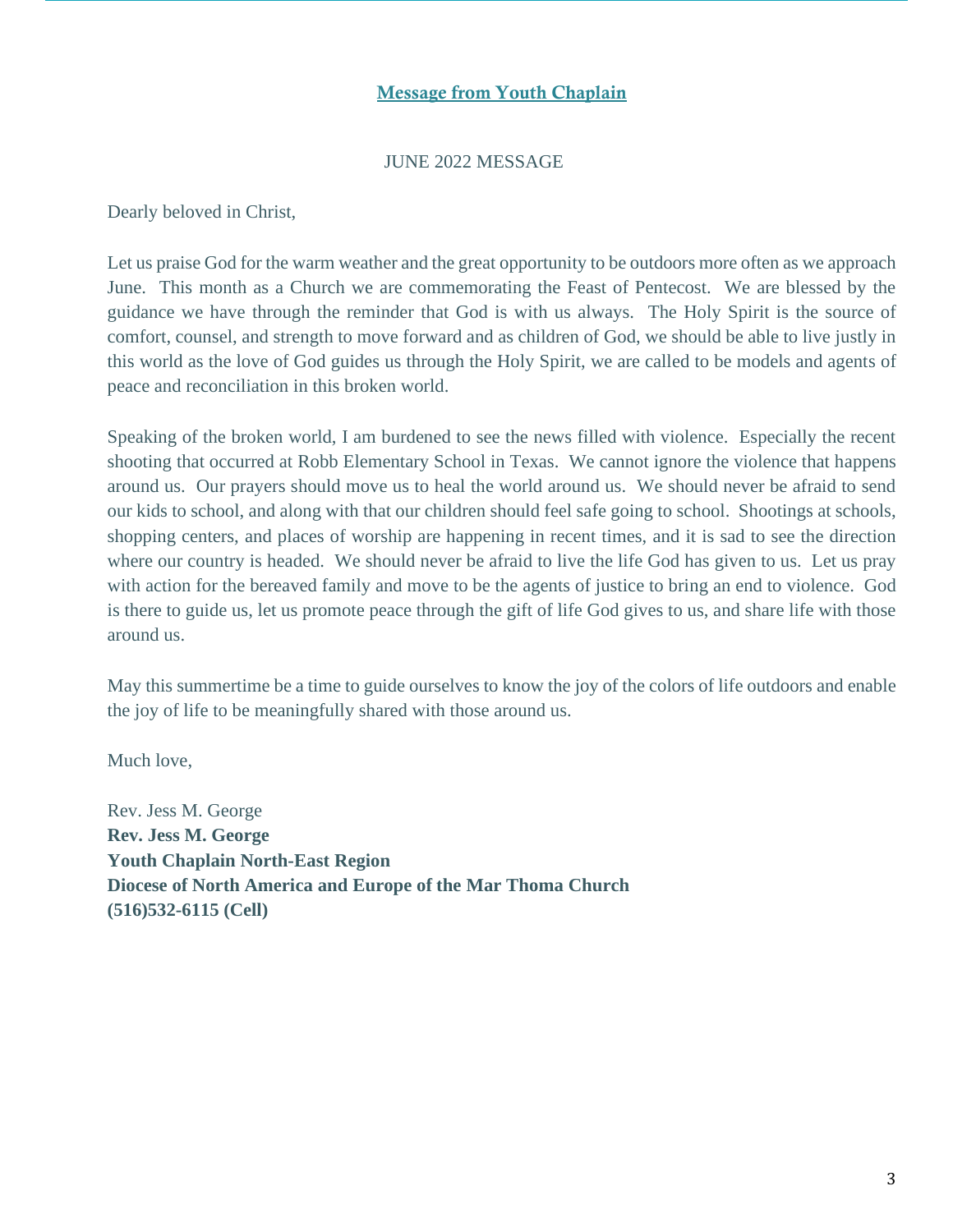## **Sunday Worship Schedule**

| Date                                              | Time     | Service                    |
|---------------------------------------------------|----------|----------------------------|
| June $5th$ – Sunday<br>Parish Day/Episcopal Visit | 10:00 AM | HQ Service (Malayalam)     |
| June $12^{th}$ – Sunday                           | 10.00 AM | Divine Service (Malayalam) |
| June $19th$ - Sunday<br>Father's Day              | 10.00 AM | HQ Service (English)       |
| June $26th$ - Sunday                              | 10.00 AM | Divine Service (Malayalam) |

## **Lectionary**

| June 5th<br>The Feast of Pentecost: "The Holy Spirit- The Gift" |                                    |                     |
|-----------------------------------------------------------------|------------------------------------|---------------------|
|                                                                 | $1st$ Lesson                       | Joel 2:28-32        |
|                                                                 | $2nd$ Lesson                       | Acts 2:1-21         |
|                                                                 | Epistle                            | Gal 5:16-24         |
|                                                                 | Gospel                             | John 16:6-16        |
| Trinity Sunday: "Holy Trinity", Environment Sunday<br>June 12th |                                    |                     |
|                                                                 | $1st$ Lesson                       | Gen. 1:1-19         |
|                                                                 | $2nd$ Lesson                       | Rom. 8:18-27        |
|                                                                 | Epistle                            | 2Cor. 13:11-14      |
|                                                                 | Gospel                             | John 1:1-18         |
| June 19th<br>Discipleship: Calling for Christ Experience        |                                    |                     |
|                                                                 | $1st$ Lesson                       | 2Kings 2:1-5        |
|                                                                 | $2nd$ Lesson                       | Acts. 1:15-26       |
|                                                                 | Epistle                            | Gal 1:11-17         |
|                                                                 | Gospel                             | Mark 3:13-19        |
| June 26th                                                       | People of God – Ministry and Model |                     |
|                                                                 | $1st$ Lesson                       | Isa 6:1-8           |
|                                                                 | $2nd$ Lesson                       | 1 Pet 2:1-10        |
|                                                                 | Epistle                            | <b>Titus 2:1-11</b> |
|                                                                 | Gospel                             | Matt 28:16-20       |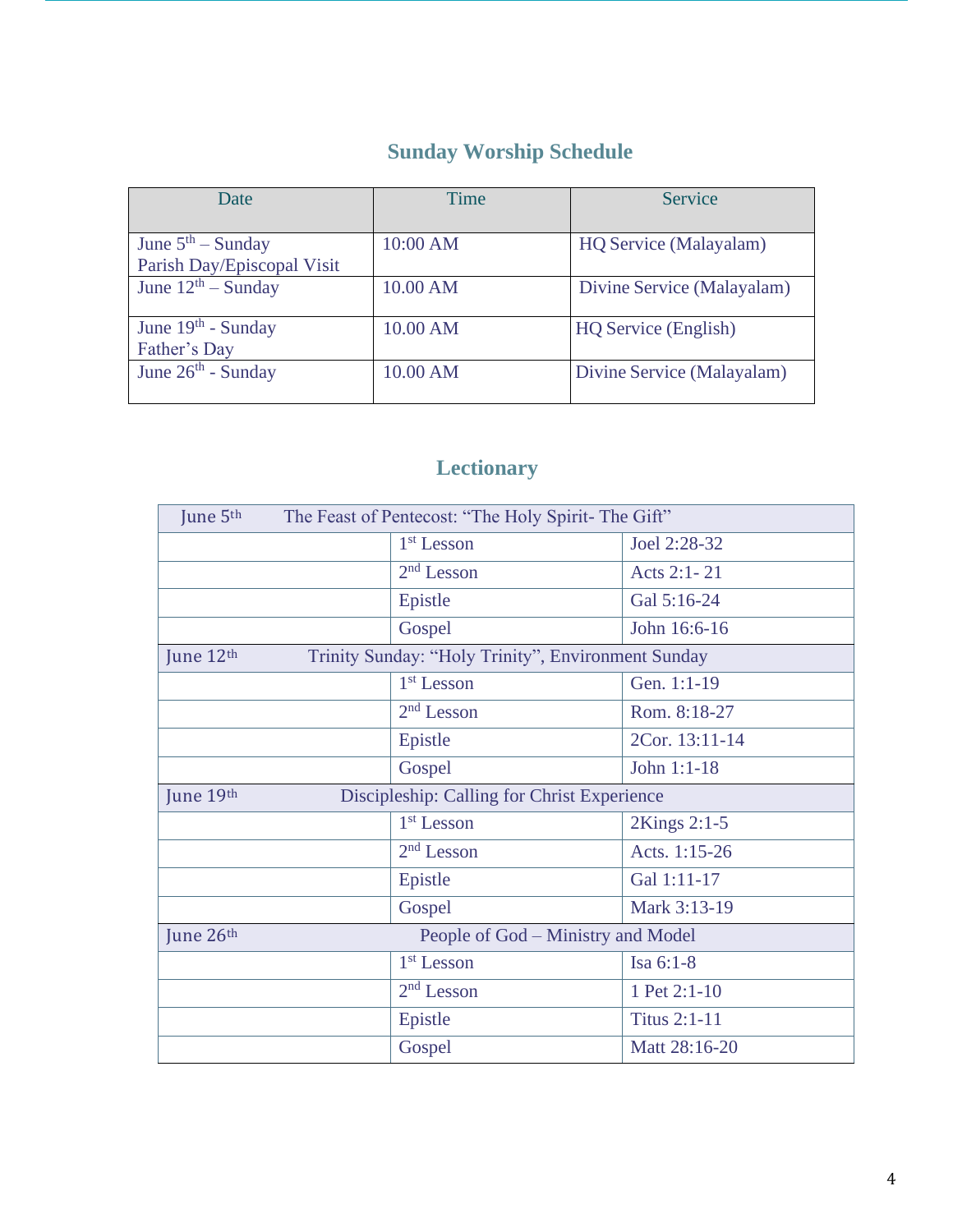

| <b>Kevin Joe Chacko</b> | Marissa Kevin Chacko   | 5-June     |
|-------------------------|------------------------|------------|
| <b>Robin T Samuel</b>   | Cinthujaa              | $10$ -June |
| Anil Abraham            | Jensy Anil             | 10-June    |
| Viju V Varughese        | <b>Alice Varughese</b> | 20-June    |



| Tibu C Tharakan      | 7-Jun      |
|----------------------|------------|
| George Thomas        | $11$ -Jun  |
| Ashok Benjamin Jacob | $12$ -Jun  |
| Robin Sam Chacko     | $13 - Jun$ |
| Thomas, K.C.         | $15$ -Jun  |
| <b>Rachel George</b> | $15$ -Jun  |
| Rijin Cherian        | $17$ -Jun  |
| Celine John          | $20$ -Jun  |
| Soji Samuel          | $21 - Jun$ |
| Shana Sarah Ben      | $22$ -Jun  |
| Saji Thomas          | $26$ -Jun  |
| Nevin Varughese      | $27 - Jun$ |
| Eapen Joseph (Jose)  | $30 - Jun$ |